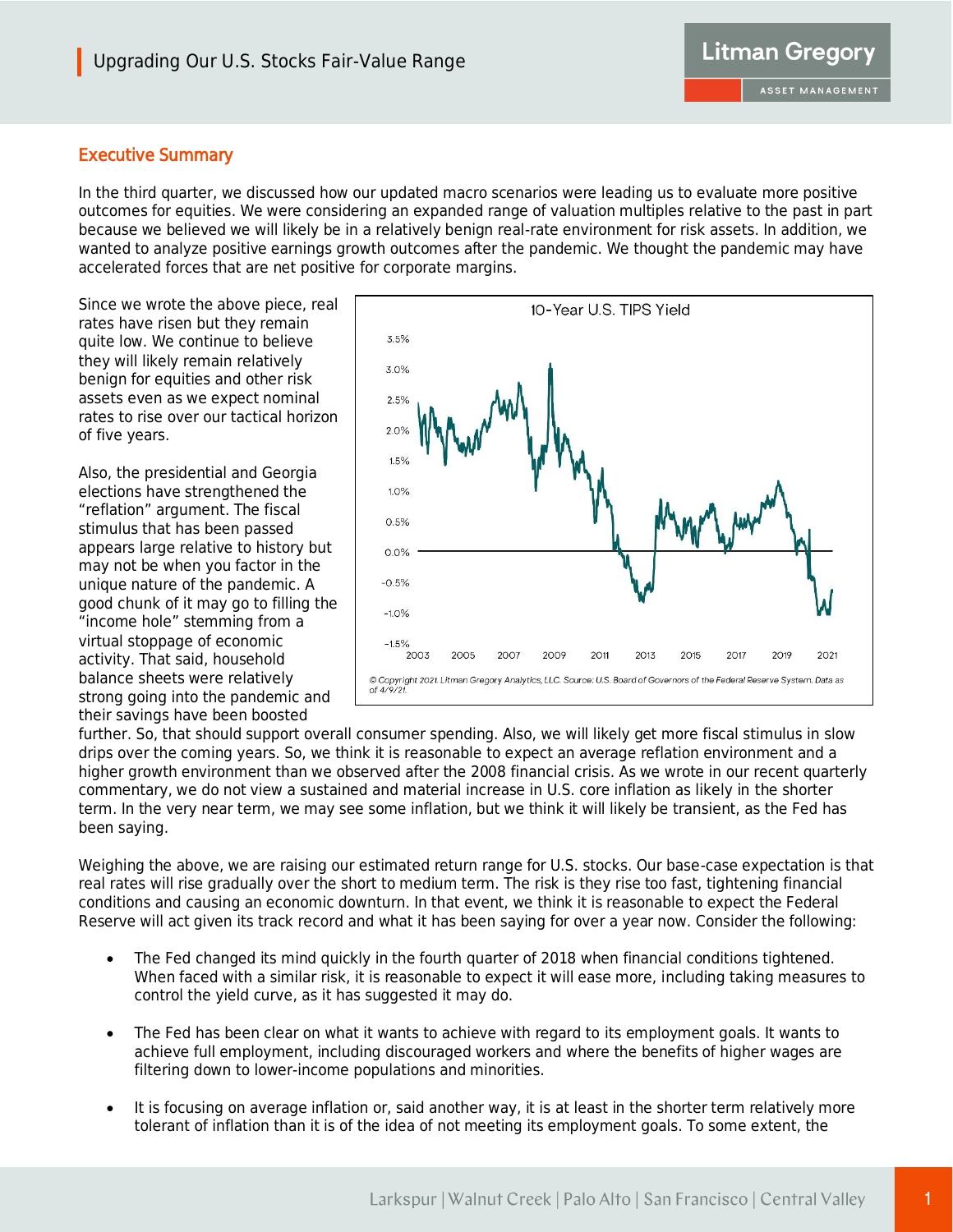

wealth divide since the 2008 financial crisis (and after the pandemic) has made this a social and political imperative.

All this leads us to the view that the Fed is likely to keep monetary policy relatively easy until it achieves *its* unemployment goals. For how long we don't know, but we suspect it could take longer than what the market expects because the pandemic has accelerated technology trends that are likely unfriendly to labor and friendlier to capital owners, as evidenced by the performance of corporate earnings and the financial markets last year. A year ago, Fed chair Jerome Powell acknowledged, "Our economy has changed."

To us this statement means that it may not be as easy to put people to work in the face of digitalization, automation, and disintermediating forces that may create more unemployment in the shorter term. Overall, we think it's early to dismiss the strong disinflationary tendencies in the economy. The proposed infrastructure bill is large but spread over many years.

If inflation surprises on the upside, though, then rates would likely rise faster than what the Fed currently expects. Currently the market seems to be pricing in that the Fed will start raising rates sooner (see the chart to the right). We are also somewhat concerned about margins compressing more than we currently expect. These risks are reflected in the lower end of our fair-value return range.



We think the upper end of

our fair-value range is more likely though. It factors in slightly higher valuation multiples due to a generally favorable real-rate environment and a positive reflationary economic backdrop where inflation is not sustainably high. In this scenario, earnings will end up doing most of the heavy lifting. However, we pay the price due to high current market valuations.

We estimate an average reflationary scenario is already baked into prices. From current price levels, we think it is reasonable to expect low-single-digit to upper-single-digit returns from U.S. stocks, with outcomes in the midto upper-single-digit returns we think being more likely.

From an overall portfolio standpoint, this will not result in any changes. We continue to be underweight to U.S. stocks largely to fund an overweight to EM stocks, which we believe remain attractive and should do well in a positive reflation environment. The fat-pitch hurdle for EM stocks to clear has risen, but we believe the return gap in favor of EM stocks remains attractive. Moreover, we see potentially further upside to our base-case assumptions (we are doing further research to assess whether we should raise EM returns further).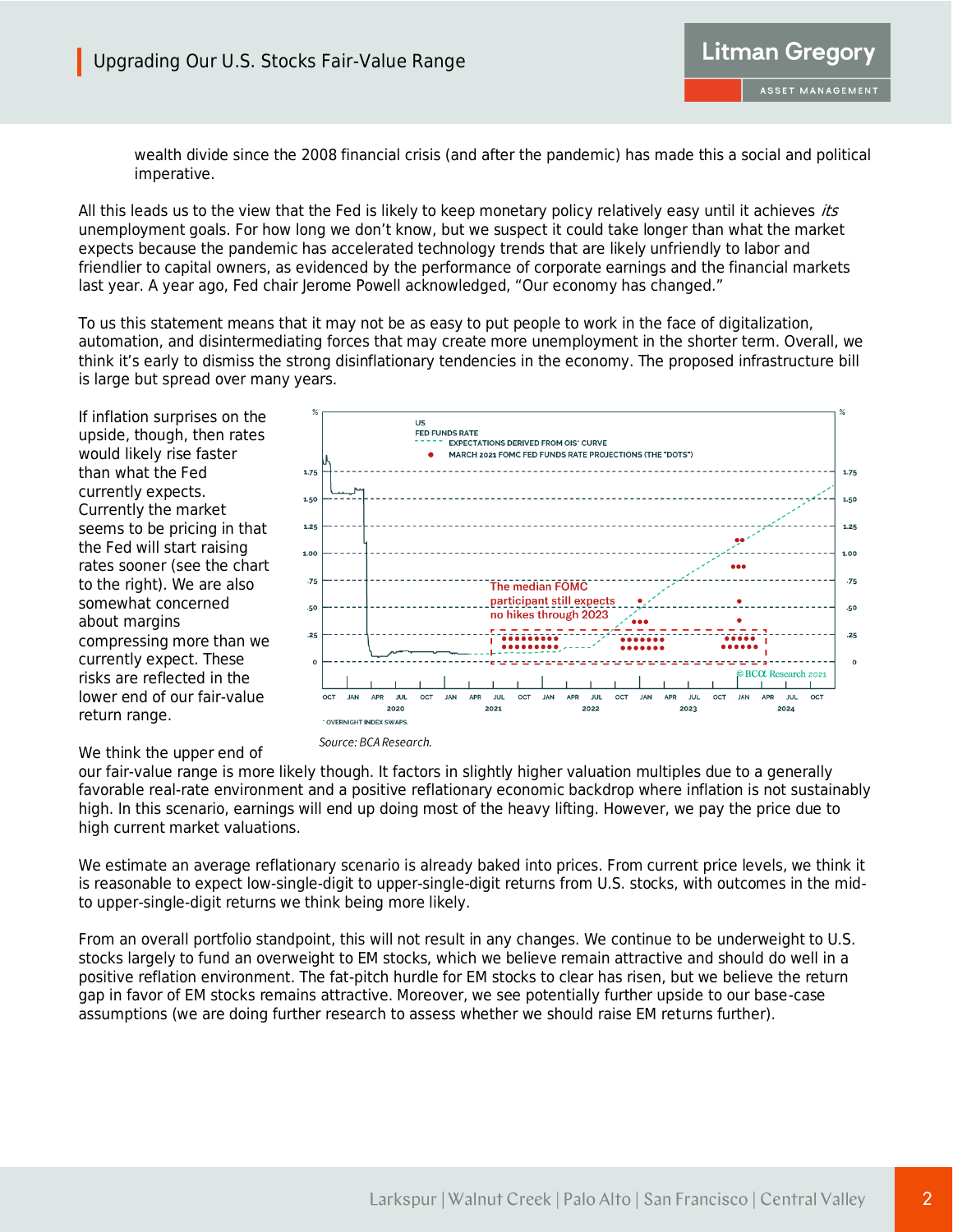## Base-Case Assumptions for U.S. Stocks

#### The Lower End of Our Fair-Value Range

The lower end assumes:

- The Fed and the Biden administration will be successful in their reflation efforts and we enter a higher nominal growth environment. We should expect to see a higher average nominal growth environment in the upcoming cycle than we have seen since the 2008 financial crisis.
- After the 2008 financial crisis, valuations have been relatively high (certainly higher than we expected on average) considering the poor performance of the "real" economy. However, this time, despite a favorable monetary regime and a more favorable economic backdrop, you may end up at the same place because the economy is running relatively hot. So, we are embedding higher price-to-earnings (P/E) multiple compression in this case.
- Margins compress some. There are many forces—such as regulations in favor of labor and against capital owners, rising rates, higher taxes, deglobalization, higher input costs, etc.—that could end up being stronger than we expect and result in net greater margin compression than we think is likely.

#### The Upper End of Our Fair-Value Range

The upper end assumes:

- The Fed and the Biden administration will be successful in their reflation efforts (same as our assumption for the lower end).
- The S&P 500 sector composition has changed. It is likely that its members will continue to eke out efficiency gains, especially after the pandemic, which has accelerated many technology trends we think could largely offset many of the margin headwinds we see. The BCA chart below shows most of the tech outperformance has come from better sales growth and margin expansion and relatively little from P/E expansion.



47%

BCCL Research 2020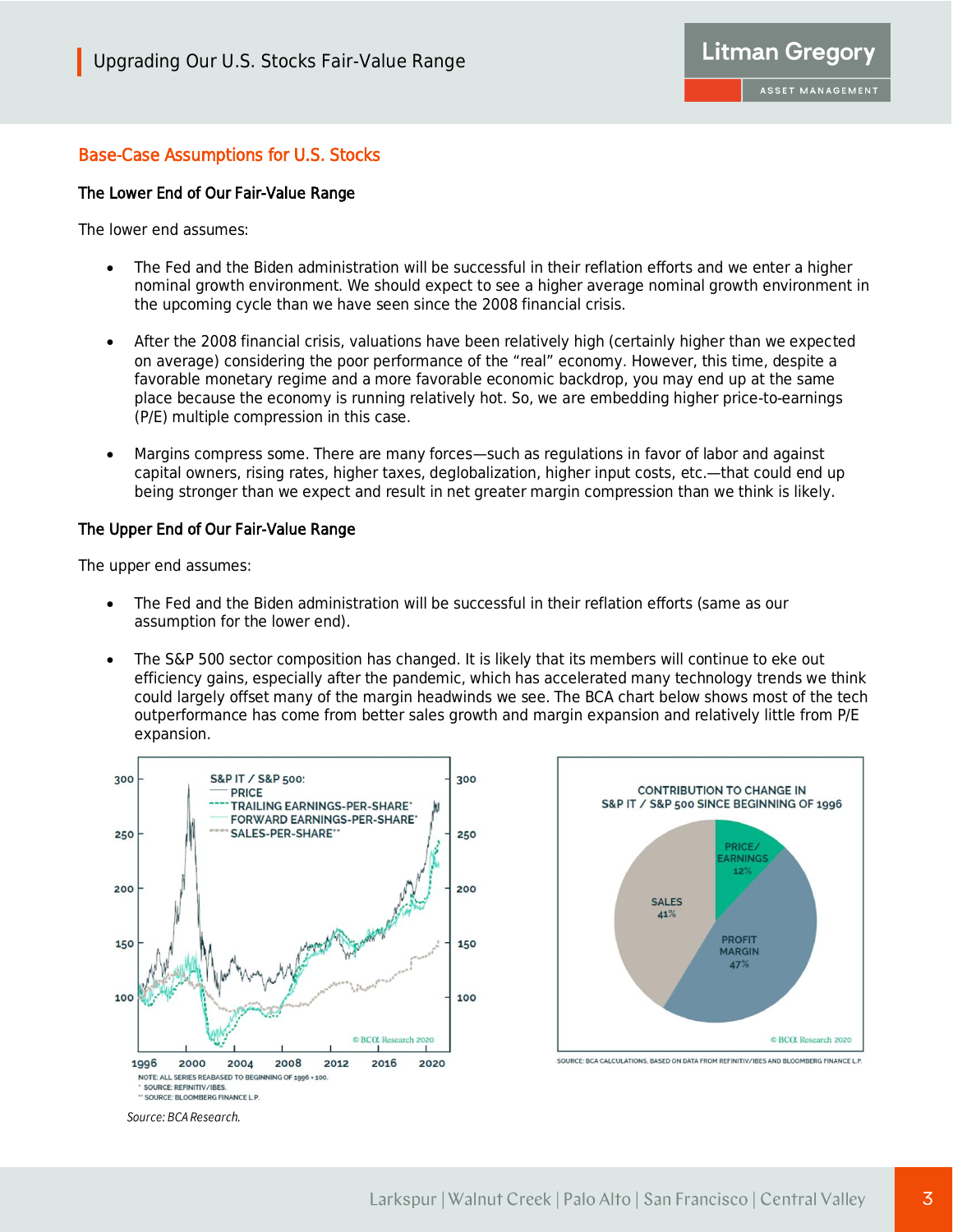- We think the odds are good that margins could move up a notch further in this cycle than we assume in our upper-end estimate. This is a topic of further research. We are factoring this into our upside or optimistic case.
- Valuations are likely to average slightly higher than we have seen in recent history. This is driven by our view that the current Fed's policy is likely to lead to relatively low real rates over the short to medium term, which will ultimately force more investors out on the risk curve, especially if earnings remain strong, as we expect, and there is general optimism about the economy. And we think investors will continue to pay a premium for a high-quality asset like the S&P 500. The BCA chart below shows margins have generally been on an upward trend for the past two decades.

#### Multiples & Earnings Levels

So, our P/E range is 20x to 22x our estimate of normalized earnings. Our five-year normalized earnings range from about \$190 to \$220. Our estimated current fair-value range for the S&P 500 is approximately 3100 to 3900, bookended by the scenarios discussed above. As an investor, depending upon how one is weighing the downside and upside risks, one could pick any S&P level within this range as their fair-value point, and we'd say it's reasonable. A fair-value point to us is one that today gives us an upper-single-digit return, which we think is fair given the market environment we expect over our tactical horizon. Weighing the upside and downside, including a potential tax hit to corporations, we estimate today the S&P 500's fair-value point to be around 3,800.

With this fair-value range we are trying to cover a range of reasonable positive and negative outcomes. It means to us in five years it is reasonable to expect the S&P 500 could be in the approximate 3,800 to 5,000 range. To this price return we add a total yield of around 2.5%, which includes a small amount of net



**Litman Gregory** 

ASSET MANAGEMENT

benefit from buybacks. This gives us an expected return range of low-single-digit to upper-single-digit returns for the S&P 500 from current levels. At present, we think an outcome closer to the upper end of this estimated range is more likely because we believe we are relatively early in the current reflation cycle and given our positive outlook on S&P 500's earnings growth. As we always say, we will continue to weigh more analyses and data points and our views may change or evolve.

### Key Downside Risks

#### Markets force rates up to a level that crushes the current overvalued markets.

Even the United States cannot borrow and spend as much as it wants. But when markets would "revolt" is an unknown. We do not think it would pay to worry too much about this risk right now. While absolute debt levels are indeed high relative to history, the cost of debt remains low (see the charts below). We think the odds are quite good that the real cost of servicing its debt remains low for the U.S. over our tactical horizon.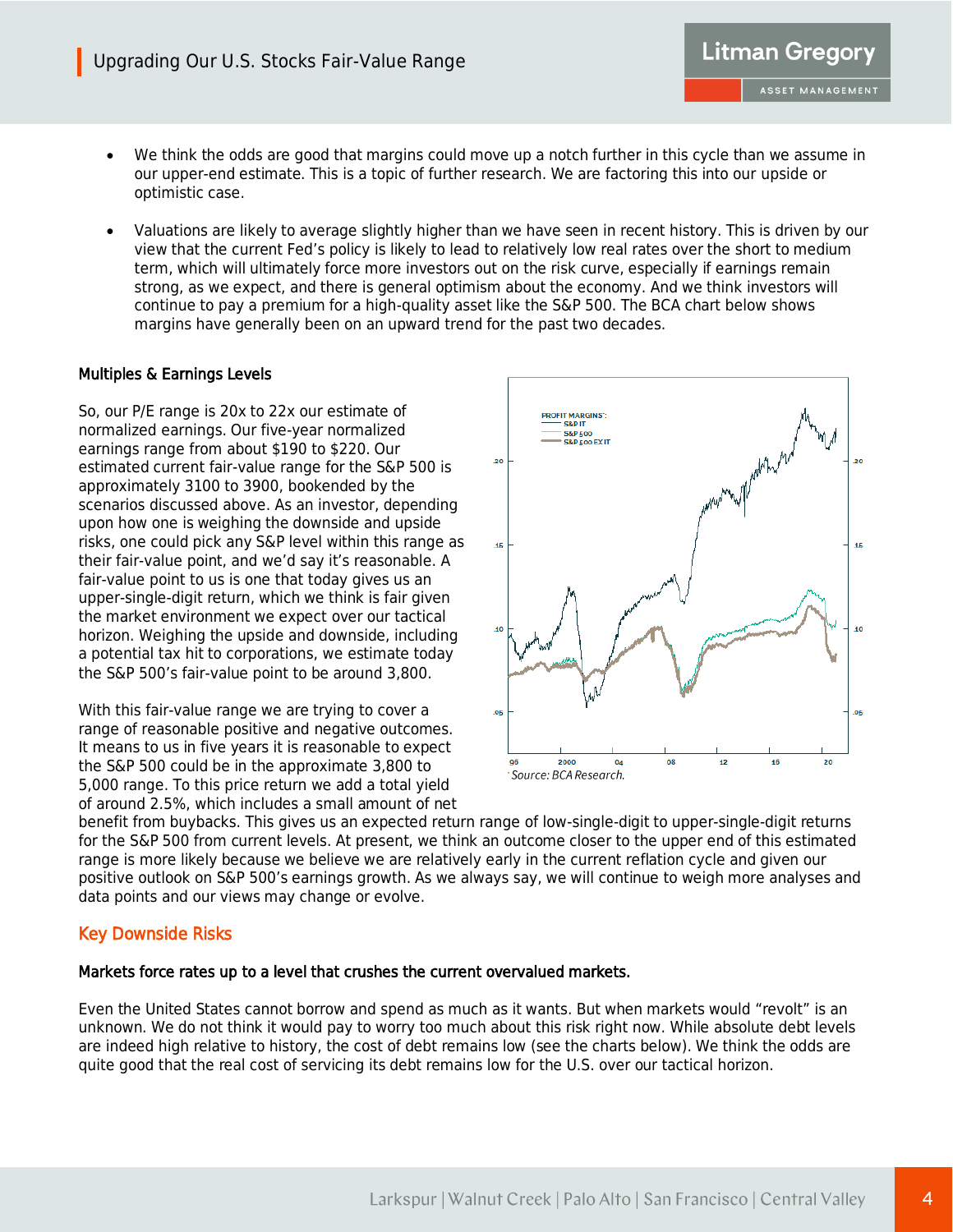The U.S. dollar is still the reserve currency by a distance and is unlikely to be replaced anytime soon. The United States still offers the deepest and most liquid Treasury market, still offers decent yield relative to its developedmarket counterparts, and there is a limit to how much investors will be willing to allocate to emerging China's sovereign debt knowing it brings other risks to their capital. Finally, the United States is likely to do enough for markets to believe it is printing money responsibly: the budget reconciliation process and higher taxes for corporations, on capital gains, on high income earners, etc.

Bottom line, we think it is likely that the Fed will be able to execute on yield curve control if it is



needed to buy time for them to achieve their dual mandate. If they are unsuccessful, however, a rapid unwind of valuation excess relative to a more normalized interest rate level could lead to a significant deflationary shock to the economy. If one were to weigh this risk more in one's decision making, then the upside scenario for stocks may not be sufficiently compensatory.

### Inflation rears its head and the Fed is forced to raise rates much sooner and faster than it currently expects.

In this scenario, we see downside of up to 25% as a reasonable expectation, which is driven by the lower end of our fair-value range.

### U.S. reflation efforts do not yield the expected growth.

This could mean the underlying fundamentals of the economy turn out weaker than we think. If all this spending and technological advancement fails to raise productivity and/or generate nominal earnings growth and at the same time ends up being inflationary and is more bearish for the U.S. dollar, the downside in equities is likely higher. Our downside or bear scenario assumes low growth, in a relatively high-inflation and high-rate environment of almost no earnings growth, where valuations are in line with very long-term averages. This gives us a downside S&P 500 level of 2,100. We think this scenario is unlikely.

Lastly, one risk is the Fed's focus on its employment goals may encourage it to keep monetary policy easy for far too long and risk financial bubbles. There are already some worrying signs of excessive risk taking-SPACs, Archegos Capital, anecdotal evidence suggests frothiness in some areas of the market, especially in smaller-cap growth stocks in investors' quest to find the next Amazon. The odds of this scenario increase if acceleration in technology trends makes it difficult to get to full employment or for the Fed to achieve its goals as laid out (they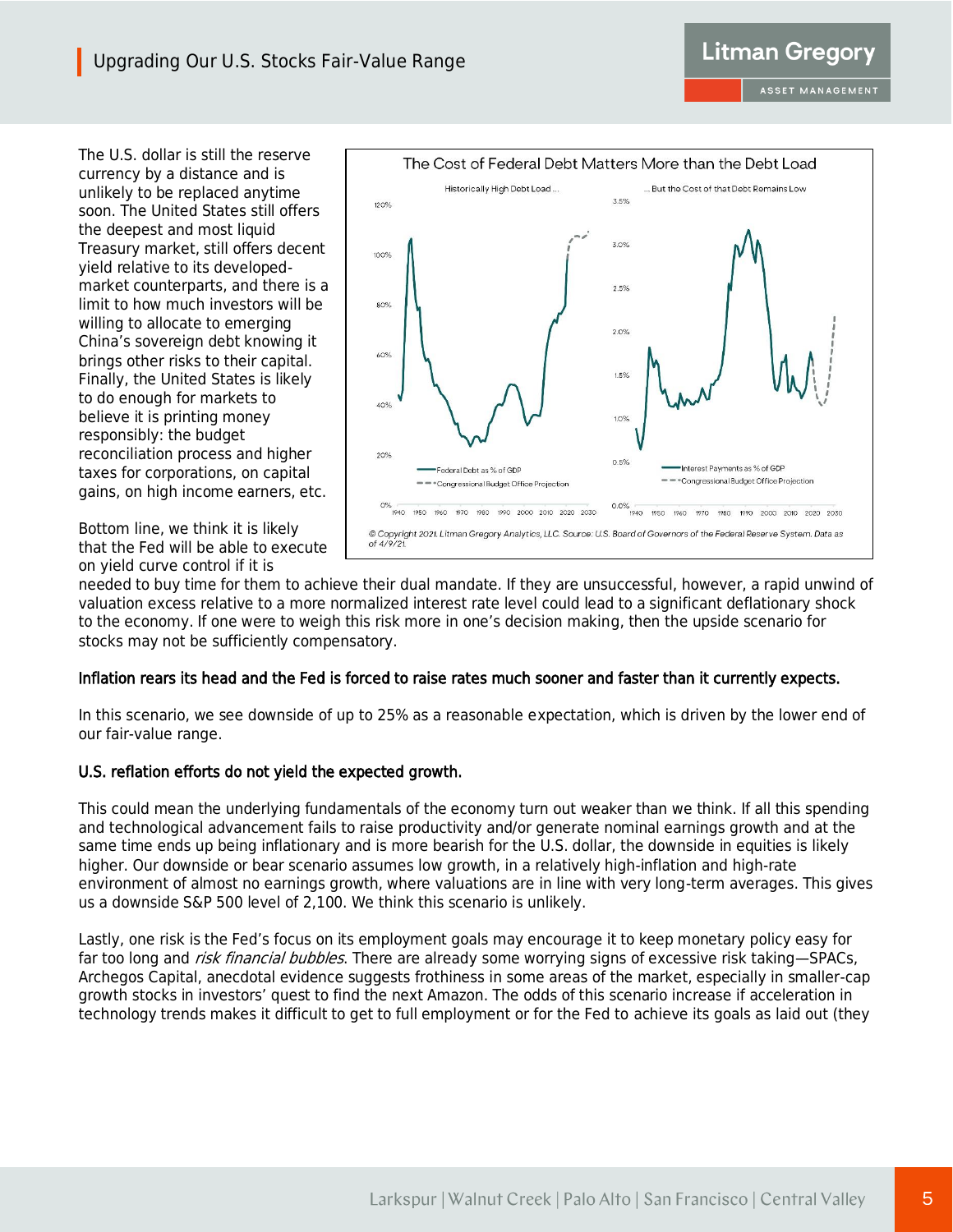

may modify these goals if they become concerned about financial risks though). At present, we don't think overall markets are close to being in egregious or bubble territory.

## Upside Risks & Optionality

We are assuming the average reflation that has been achieved in recent modern history. But the current coordinated monetary and fiscal stimulus is more akin to post–World War II financial repression *and* reflation. So, nominal growth in the United States may average higher than we expect.

We may be underestimating what the accelerating technology trends may mean for corporate margins and earnings growth, despite factoring in the increase in corporate taxes we think is likely over the short to medium term (assuming the laws pass as proposed, they do not make a big impact based on external research we have seen). We don't believe the world will deglobalize in a major way anytime soon. China is still focused on urbanizing further and still plans on being the dominant factory of the world. It presents, however, both an opportunity and adds another risk layer to developed-market earnings: exporting higher input prices than it did in the past decade or two, especially if the renminbi is appreciating gradually. One mitigant is a good chunk of outsourcing away from China will be taken up by other emerging-market countries, depending upon their infrastructure, education, technical skills, etc.

So, while we acknowledge there will be some pressure on margins, we think, net, the globalization-related benefits for margins remain in place to a good degree. China, however, with its move to higher value-add areas, also brings a competitive, trade- and tech-war-related retaliation dynamic that could start to negatively impact developed-market earnings growth, so that's a risk to this scenario.

Overall, we think our upside scenario is more likely than our downside scenario today. Since the 2008 financial crisis, both the financial sector and households have deleveraged substantially (see the charts below). Our

conversations with fund managers confirm that banks are well capitalized and in a good position to lend. (Of course, risks may lie unseen in the shadows.) It's possible to imagine then a better than average growth environment of more lending and higher consumer spending leading to better earnings growth and where the economy's capacity to absorb higher real rates is also increasing and inflation is not getting out of control. This upside scenario could see the S&P 500 around 7,000 in five years and with monetary policy having regained some semblance of control, and not as dependent on fiscal stimulus, as it is today, to reflate.